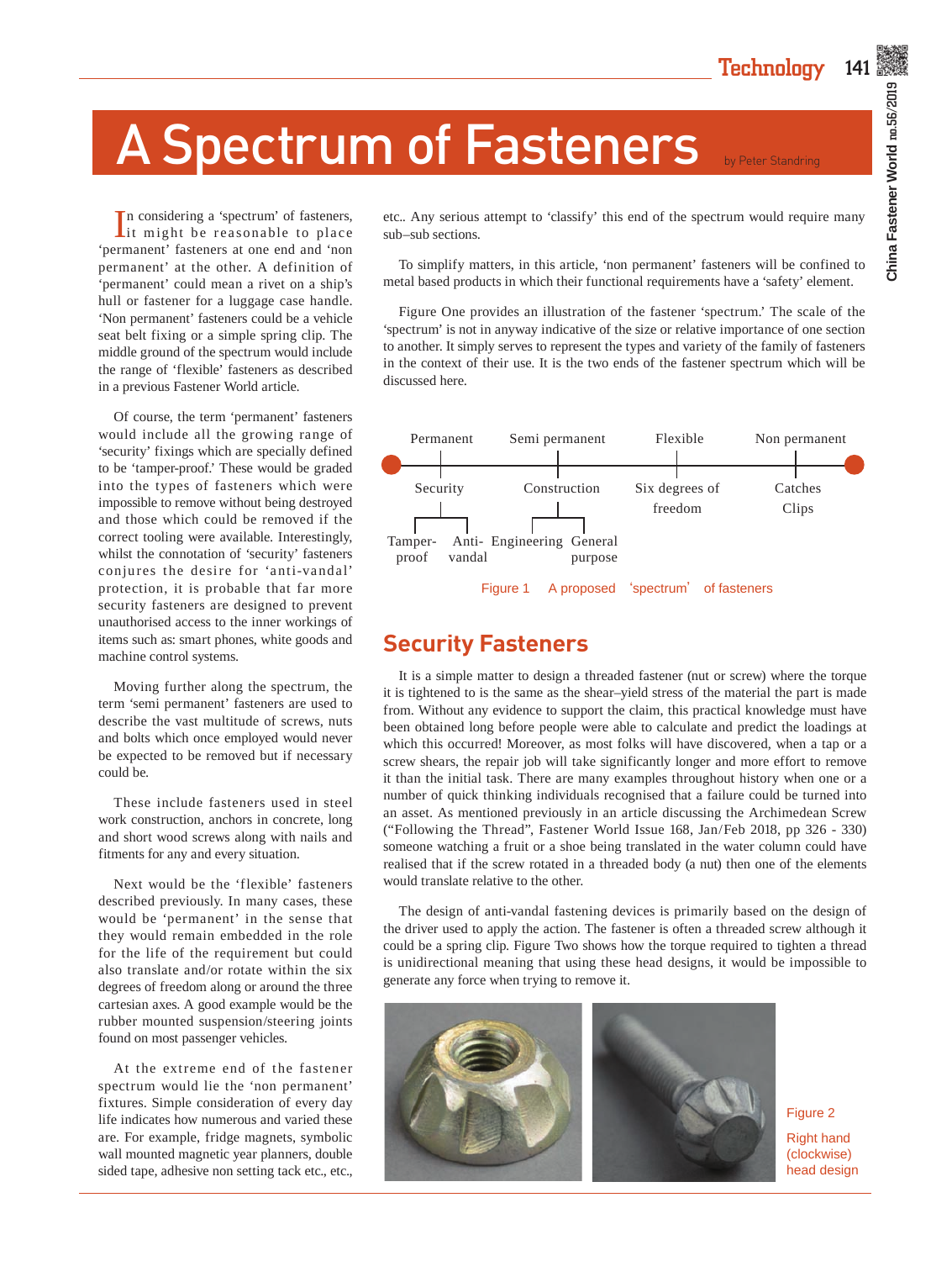## $\tilde{\mathbb{Z}}$ 142  $\operatorname{\mathsf{Technology}}_{-}$

Companies working in the field have developed designs where using special purpose tooling this type of fastener can be removed. For the casual vandal, such fastening devices are a hundred percent successful in deterring damage. However, for the independent repairer of electrical or electronic devices often costing many hundreds of US dollars, the failure to obtain the correct tools to remove a cover means zero opportunity for business. Of course in such situations if the customer requiring a repair must use an OEM authorised outlet, then the price will be commensurate with the service – generally very expensive.

A common way to describe security fasteners of the threaded type is to call them, One Way (fixed) as in Figure Two, or Two Way (removeable). On the One Way type, in Figure Two or when the driving element (normally the head) shears off at the desired clamping load, a successful application will have been achieved. Of course exactly the same principle when applied to a 'shear pin' coupling two axial driving shafts together would indicate complete failure.

Without any supporting evidence it is highly likely that One Way fasteners resulted from the product of failure to unscrew early type fastener heads. 'Caming out' or shearing the back edge of a simple slotted head screw (when trying to remove it along with shearing of the head) must have been the pain of most users – as indeed they still are today. Again, some resourceful souls, probably those having a philosophy of a glass being half full rather than half empty, will have recognised how this type of failure could be turned into a commercial success by simply manufacturing them.

Unlike the fastener designs shown in Figure Two, most vandal proof security fasteners utilise common head drive design like Phillips, Torx, Hex, Square etc. but with a small pin upstanding in the centre. Shown in Figure Three, this simple device makes it impossible to use a standard tool to influence the fastener but using a modified tool, it can be removed hence the Two Way security fastener. So common is this method, some fastener manufacturers will provide their customers with a guaranteed, completely unique driver/tool design, for the right price of course. Such specialist items are now quite commonplace

and can be found on most 'branded' golf equipment like the threaded fasteners on drivers and woods. These require special torque wrenches to achieve change or adjustment. The use of two pin wrenches are also used to fasten cleats to spiked golf shoes.



Figure 3 Upstanding pin makes the use of standard tools impossible.

The use of pins, nails, staples etc., are probably the most common types of nonthreaded 'permanent' fasteners. In our ecoconscious world this now includes wooden nails, power tool driven into laminated wooden buildings, as replacements for standard metal based fasteners. Perhaps the joint designs of medieval wooden constructions will remerge as a centrepiece of future sustainable living?

The use of split pins to lock nuts and keys to prevent shaft/item rotation, along with circlips (constraints rings) to ensure no translation takes place, are all types of semi permanent non threaded fasteners.

#### **Non Permanent Fasteners**

All restrain harnesses from baby buggies to parachutes use non permanent fasteners. Naturally their role is to secure people and things, most often during transit and then to effect a release when needed to do so. Such release mechanisms are normally termed 'quick' although the speed of action is generally commensurate with the urgency behind it. Unhooking a child from a car seat in a parking lot may be awkward for the parent but it wouldn't be considered as being too urgent – depending of course on the circumstances! On the other hand the activation of an ejector seat in a jet airplane must be rapid enough to the fire the unfortunate aircrew well clear within perhaps fractions of a second.

Quick release mechanisms are also found on all manually operated (non CNC) machines where a nut translated by a leadscrew must drop out precisely when required to do so. The same is true for mechanical, pneumatic/hydraulic workholding devices and for latches, locks and all devices which secure gates, doors and entrance/exits.

Clearly, in many situations such non permanent fixing devices would/could be considered as 'flexible' fasteners since to operate, they need to move as in the case of a simple bolt. However, a subtle distinction may be made between say a rifle bolt which would require first a rotation followed by a translation to achieve its function. Once a round had been fired the cycle would be repeated. The comparison with a similar bolt which secured the door of a premises would not be considered as being 'flexible', since when locked, the bolt could reasonably be expected to remain in that condition for some time but not permanently.

#### **Conclusions**

A 'permanent' fastener must be one in which the design function required is never changed. Drilling out a rivet will naturally remove the fastening element and therefore destroy the function. Similarly a One Way threaded fastener could be removed if it had a centre hole drilled through it without damaging the thread. Then an opposite handed tapered threaded tool could be used to extract the headless element thus rendering it non-permanent but of course that would mean it would be inappropriate for further use.

In all other cases considered in the fastener spectrum, it is the timeline which determines the fastener function. The various methods and systems employed in the fastening process by dint of there only being six degrees of freedom must therefore be the same. For that reason, it is the balance between speed of operation, environment of use and specific design function which determines where a fastener will be placed on the spectrum.

An excellent example is that shown in Figure Four. As can be seen, both parts are quite old spring loaded carabiner used with ropes for climbing and securing loads. On the left is a simple clip on device which is quick acting. The one on the right is fundamentally the same except this also includes a knurled threaded cap nut which can be screwed across the moveable element

# China Fastener World no.56/2019 **China Fastener World** no.56/2019